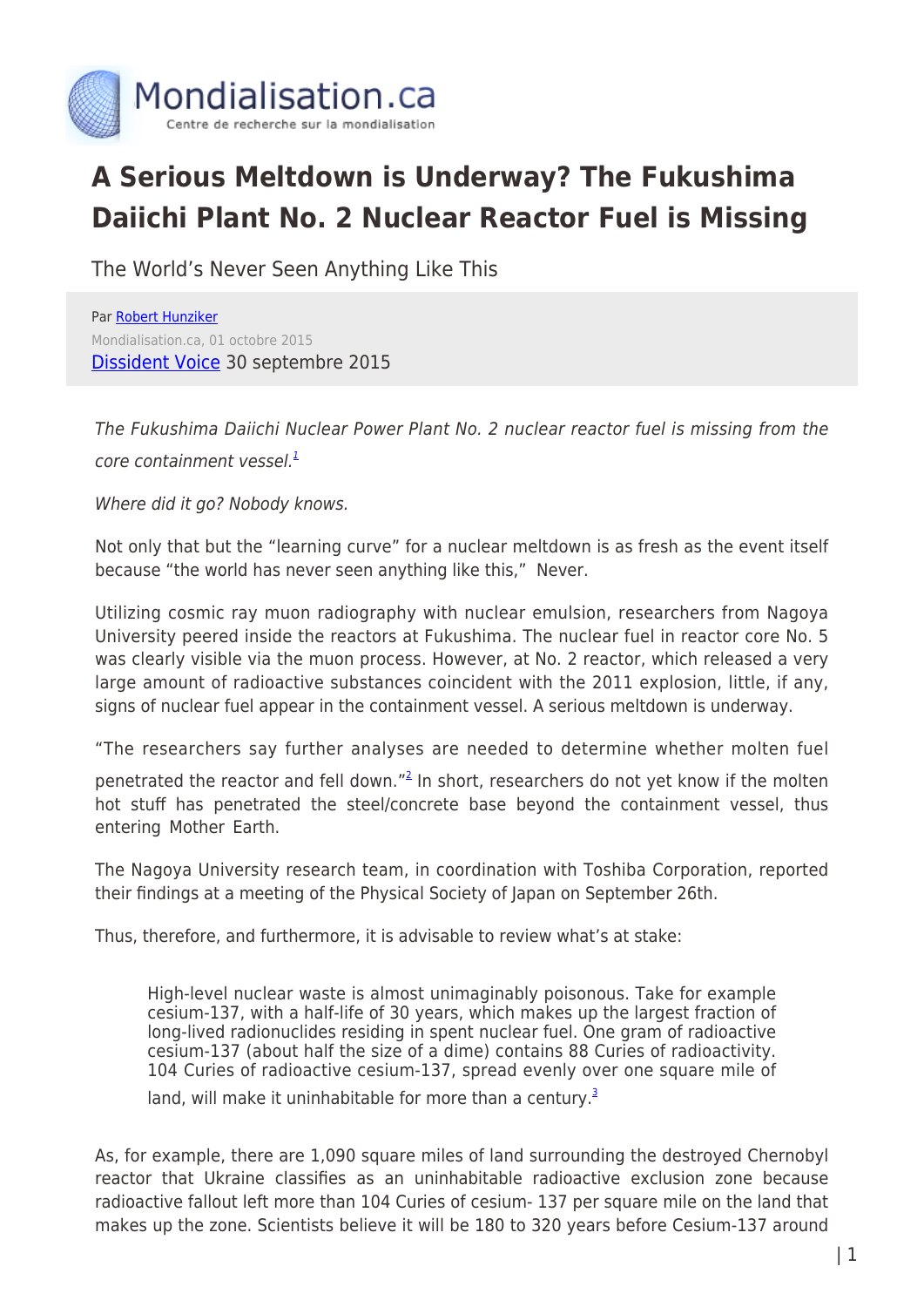Chernobyl disappears from the environment.

Here's the big, or rather biggest, problem: Cesium is water-soluble and makes its way into soils and waters as it quickly becomes ubiquitous in a contaminated ecosystem.

Chernobyl, on the other hand, is a different animal than Fukushima because its explosion was much more widespread and more dense than Fukushima, where 80% of initial radiation was blown out to the Pacific Ocean. Hmm.

Whereas, during the Three Mile Island incident, a partial core meltdown occurred but the reactor vessel was not breached, so there was no major radiation release.

## Categorically,

"Long-lived radionuclides such as Cesium-137 are something new to us as a species. They did not exist on Earth in any appreciable quantities during the entire evolution of complex life. Although they are invisible to our senses they are millions of times more poisonous than most of the common poisons we are familiar with. They cause cancer, leukemia, genetic mutations, birth defects, malformations, and abortions at concentrations almost below human recognition and comprehension. They are lethal at the atomic or molecular level."[4](http://dissidentvoice.org/2015/09/the-worlds-never-seen-anything-like-this/#footnote_3_59967)

Still, a true understanding of the dangers of the Fukushima disaster may never be fully known by the general public because of difficulties accessing solid information. Indeed, the Japanese government has made it nearly impossible to obtain information which is not indiscriminately labeled "secret," and a journalist may face up to 10 years in prison based upon which side of the bed a government employee gets up on any given morning; it's absolutely true!

The independent organization Reporters without Borders has downgraded Japan in its World Press Freedom Index from 22nd place in 2012, to 53rd in 2013 and to 59th in 2014, following the enactment of the state secrets bill. Reporters without Borders says that "Japan has been affected by a lack of transparency and almost zero respect for access to

information on subjects directly or indirectly related to Fukushima."<sup>[5](http://dissidentvoice.org/2015/09/the-worlds-never-seen-anything-like-this/#footnote_4_59967)</sup>

Meanwhile, there is another angle to the nuclear issue. On the opposite side of the anti-nuke crowd it is instructive to note that a sizeable pro-nuke coterie claim nuclear power is safe and also claim that few, if any, serious human health problems have arisen, or will arise, from radiation exposure. In fact, some nuke addicts even claim a "little radiation exposure" is good.

That, however, has been debunked via a recent (July 2015) landmark study concluded by an international consortium under the umbrella of the International Agency for Research on Cancer/Lyon, France where a long-term study for low radiation impact was conducted on 300,000 nuclear-industry workers. The study proves, beyond a doubt, there is "no threshold dose below which radiation is harmless." Any amount is harmful, period.

Nevertheless, here's one example of the pro-side: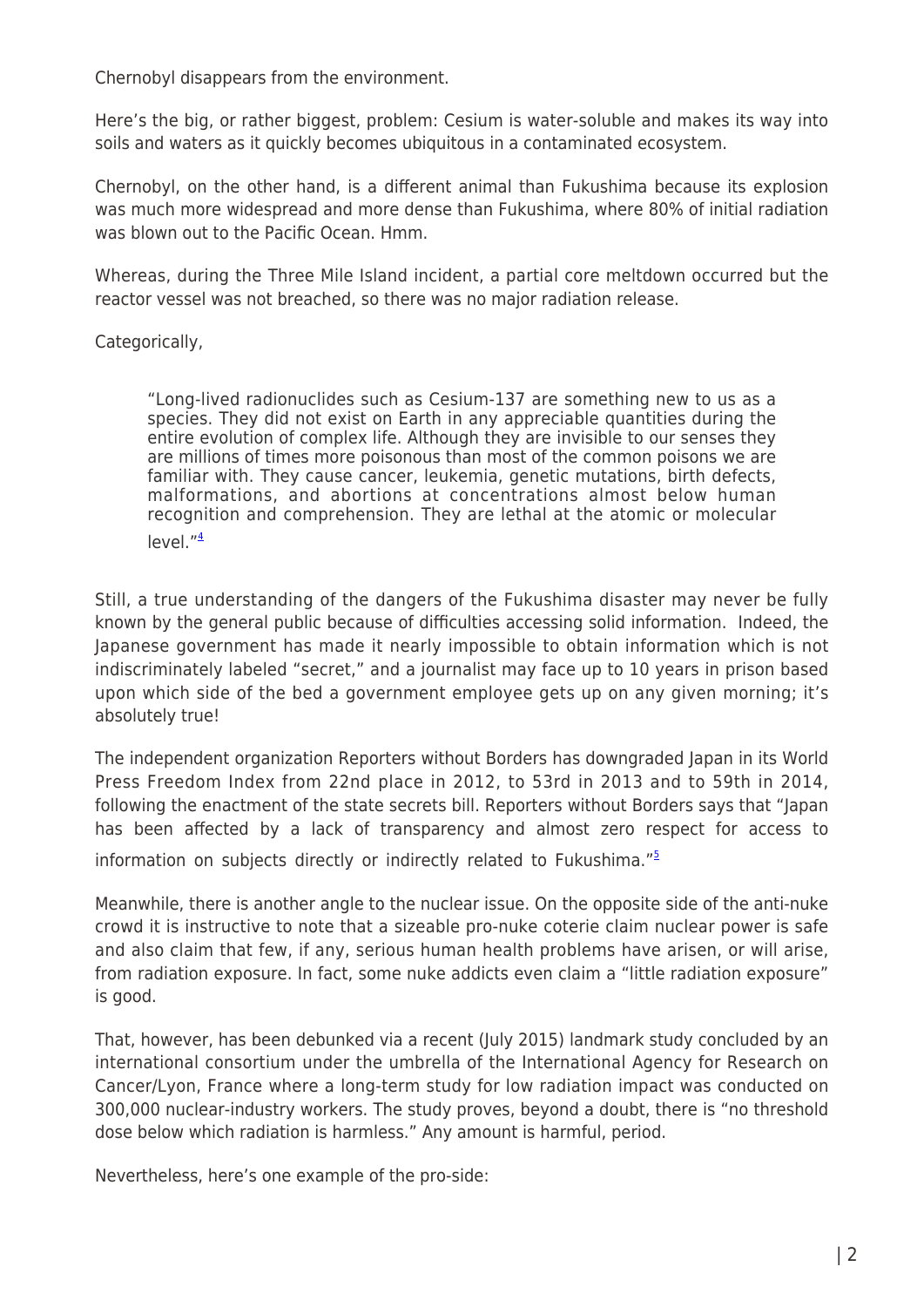The Fukushima incident will continue to attract media attention for some time to come, I imagine. It has become such a good story to roll with that it will not just go away. However, in sober reflection and retrospection one has to come to the conclusion that far from being a nuclear disaster the Fukushima incident

was actually a wonderful illustration of the safety of nuclear power.<sup>[6](http://dissidentvoice.org/2015/09/the-worlds-never-seen-anything-like-this/#footnote_5_59967)</sup>

Back to Fukushima, depending upon whom is the source, radiation exposure is (a) extremely harmful and deadly as levels of radioactivity are widespread throughout the greater region, including Tokyo, or contrarily, (b) radioactivity is at such nominal levels that people do not need to worry, or (c) the worst is yet to come. Thereupon the rubber meets the road, meaning the credibility issue encountered by outsiders looking inside Fukushima remains "who to believe."

Meanwhile, the "world information system aka: Internet" is crowded with stories about melting starfish in the Pacific Ocean, dumbfounded whales, and massive animal deaths, enough so that people start connecting the dots in expectation that Fukushima radiation is omnipresent; however, to date, most of the evidence is labeled conjecture by various mainstream parties. Again, the problem is who to trust.

Regardless of whom to believe, it is now known for a fact, a hard fact, that Fukushima Daiichi Nuclear Power Plant No. 2 is missing its fuel within its core containment vessel. This leads to a world of unknowns, and the biggest question is: What can be done about a full meltdown should it occur (maybe it's already occurred)? Then what?

A full meltdown would involve all of the fuel in the nuclear plant core melting and a mass of very hot molten material falling and settling at the bottom of the reactor vessel. If the vessel is ruptured, the material could flow into the larger containment building surrounding it,

which is shielded by protective layers of steel and concrete. $<sup>7</sup>$  $<sup>7</sup>$  $<sup>7</sup>$ </sup>

But if that containment is ruptured, then potentially a lot of material could go into the environment. $8$ 

What does a lot of material going into the environment really mean?

Sources claim deadly Cesiun-137, which is only one of many dangerous isotopes, is watersoluble and makes its way into soils and waters, as it quickly becomes ubiquitous in the ecosystem. The question thus becomes would a full meltdown turn lose this deadly isotope, as well as others, on the surrounding environment? Frankly, it kinda seems like it would.

Nobody knows whether Fukushima morphs full meltdown into Mother Earth, although the signposts are not good, and not only that but nobody knows what to do about it. Nobody knows what to do. They really don't.

The only thing for certain is that it's not good. Going forward, it becomes a matter of how bad things get.

Notes

1. Up to 100% of No. 2 Reactor Fuel May Have Melted, NHK World News, September 25, 2015.